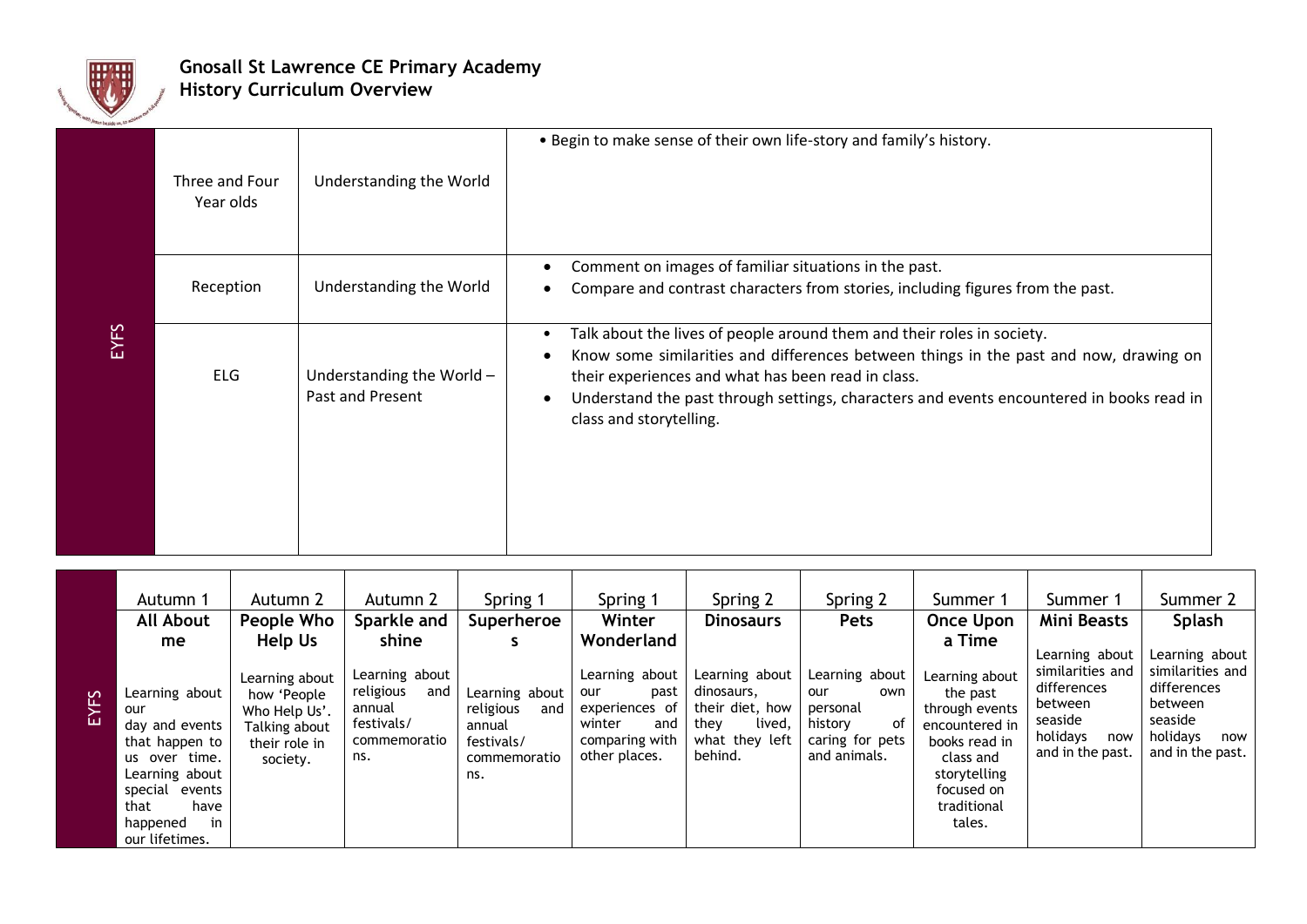|                                    | 2-Year cycle | Autumn Term                                                                                                                                            | <b>Spring Term</b>                                                                                                                                                           | <b>Summer Term</b>                                                                                                                       |
|------------------------------------|--------------|--------------------------------------------------------------------------------------------------------------------------------------------------------|------------------------------------------------------------------------------------------------------------------------------------------------------------------------------|------------------------------------------------------------------------------------------------------------------------------------------|
|                                    | Cycle A      | All about me:<br>Looking at changes in Monarchy,<br>Commonwealth and<br>Christmas<br>origin stories.                                                   |                                                                                                                                                                              | <b>Rescuers and Explorers:</b><br>Studying<br>and<br>comparing<br>the<br>lives/achievements of significant<br>Individuals.               |
| <b>Year 1/2</b><br><b>Year 3/4</b> | Cycle B      | The Big Build:<br>Key events of the Great Fire of<br>London. Comparing and contrasting<br>past and present-day London.                                 | Travel and Transport:<br>Developing an understanding of<br>chronology by using timelines.<br>Comparing and investigating how<br>methods of travel have changed<br>over time. |                                                                                                                                          |
|                                    | Cycle A      | Prehistoric Britain:<br>Looking at progression and<br>advancements through Stone Age,<br>Bronze Age, and Iron Age.                                     |                                                                                                                                                                              | Look what they left behind:<br>Evaluating the changes to Britain<br>though invasion and settlement by<br>the Romans and Anglos Saxons.   |
|                                    | Cycle B      | A place for everything:<br>Exploring the history of the local<br>village and how it has developed<br>and changed over time.                            | Terrible Tudors:<br>Progression from the advent of the<br>Tudor Age through to the start of<br>the Stuart period.                                                            | Amazing Amazon:<br>Exploring the changes of time to<br>the rainforest and the civilisations<br>which have called it home.                |
| Year 5/6                           | Cycle A      | <b>Greeks and Stars:</b><br>A study of ancient Greek city<br>states. Their achievements,<br>cultures, and influences on the<br>western world.          | <b>Mountain and Rivers:</b><br>Exploring changes in landscapes<br>over time and the influence and<br>impact of explorers on our<br>understanding of our world.               | The Victorians:<br>Exploring the huge social<br>and technological changes that<br>took place in Britain during the<br>Victorian era.     |
|                                    | Cycle B      | War and Conflict:<br>Exploring both World Wars and the<br>impact of them on the social,<br>economic, cultural,<br>and political fabric of our society. | Angry Earth:<br>Research the impact of historical<br>and contemporary natural<br>disasters and events.                                                                       | Who's your Mummy:<br>Learning about the culture, religion<br>and chronology of ancient Egypt<br>and comparing past and present<br>Egypt. |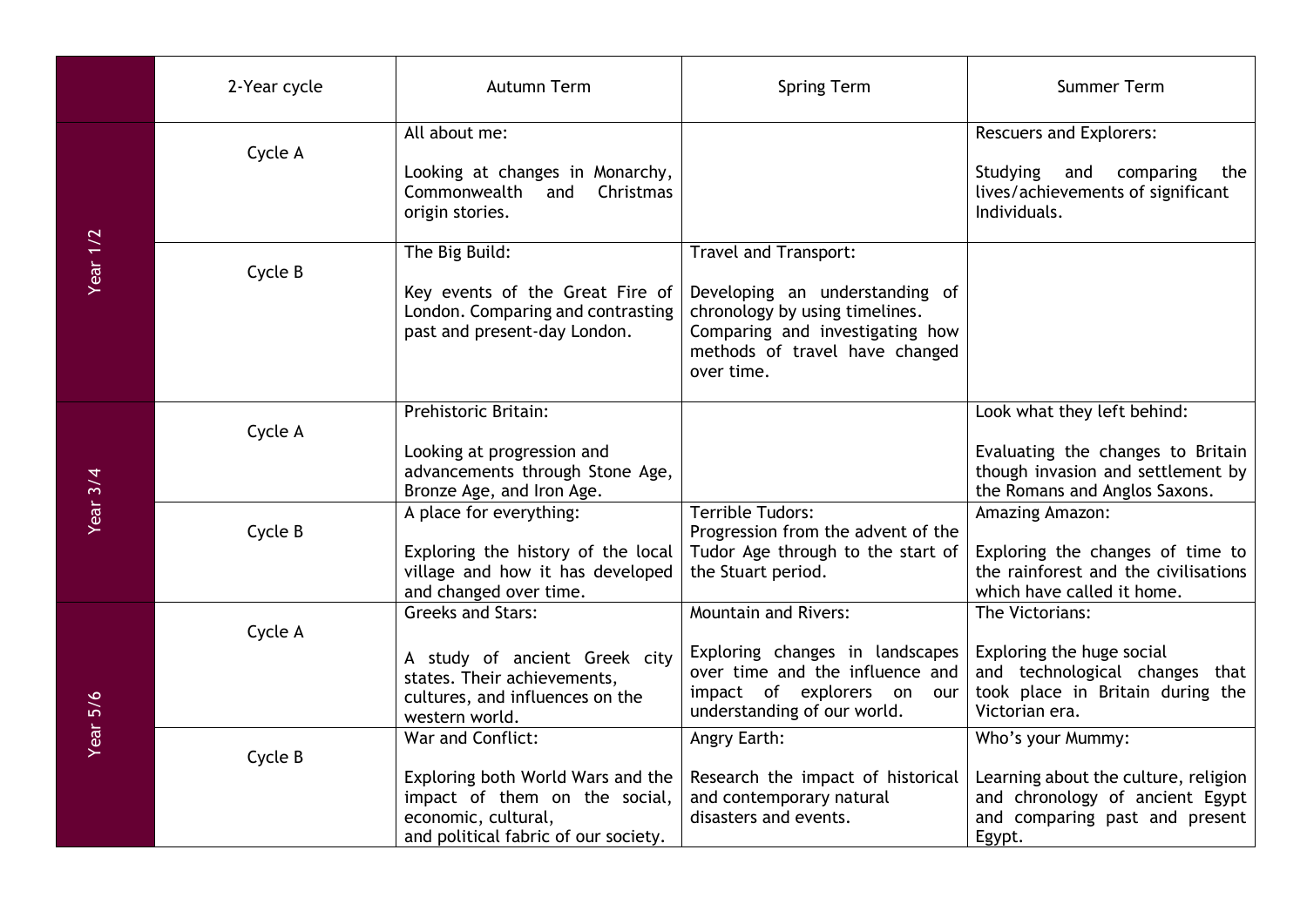## **Progression of Skills in History**

|                             | Year 1                                                                                                                                                                                         | Year 2                                                                                                                                                                                                                                            | Year 3                                                                                                                                                                                                           | Year 4                                                                                                                                                                                                                                           | Year 5                                                                                                                                                                                                                                                                                       | Year 6                                                                                                                                                                                                                                          |
|-----------------------------|------------------------------------------------------------------------------------------------------------------------------------------------------------------------------------------------|---------------------------------------------------------------------------------------------------------------------------------------------------------------------------------------------------------------------------------------------------|------------------------------------------------------------------------------------------------------------------------------------------------------------------------------------------------------------------|--------------------------------------------------------------------------------------------------------------------------------------------------------------------------------------------------------------------------------------------------|----------------------------------------------------------------------------------------------------------------------------------------------------------------------------------------------------------------------------------------------------------------------------------------------|-------------------------------------------------------------------------------------------------------------------------------------------------------------------------------------------------------------------------------------------------|
| Chronological understanding | Sequence events in<br>their life<br>Aut A<br>Sequence 3 or 4<br>artefacts from<br>distinctly different<br>periods of time<br>Sum A<br>Match objects to<br>people of different<br>ages<br>Sum A | Sequence artefacts<br>closer together in<br>time - check with<br>reference book<br>Aut A<br>Sequence<br>$\bullet$<br>photographs etc.<br>from different<br>periods of their life<br>Aut A<br>Describe memories<br>of key events in lives<br>Aut A | Place the time<br>studied on a<br>timeline<br>Aut A<br>Spr B<br>Use dates and terms<br>related to the study<br>unit and passing of<br>time<br>Aut A<br>Spr B<br>Sequence several<br>events or artefacts<br>Aut A | Place events from<br>$\bullet$<br>period studied on<br>timeline<br>Aut A<br>Use terms related to<br>$\bullet$<br>the period and begin<br>to date events<br>Aut A<br>Spr B<br>Understand more<br>$\bullet$<br>complex terms e.g<br>BC/AD<br>Aut A | Know and sequence<br>$\bullet$<br>key events of time<br>studied<br>Aut A<br>Sum A<br>Aut B<br>Spr B<br>Sum B<br>Use relevant terms<br>$\bullet$<br>and period labels<br>Sum A<br>Make comparisons<br>$\bullet$<br>between different<br>times in the past<br>Aut A<br>Sum A<br>Aut B<br>Spr B | Place current study<br>on timeline in<br>relation to other<br>studies<br>Aut A<br>Spr A<br>Aut B<br>Spr B<br>Sum B<br>Use relevant dates<br>and terms<br>Sum A<br>Aut B<br>Sequence up to 10<br>events on a timeline<br>Spr A<br>Sum A<br>Spr B |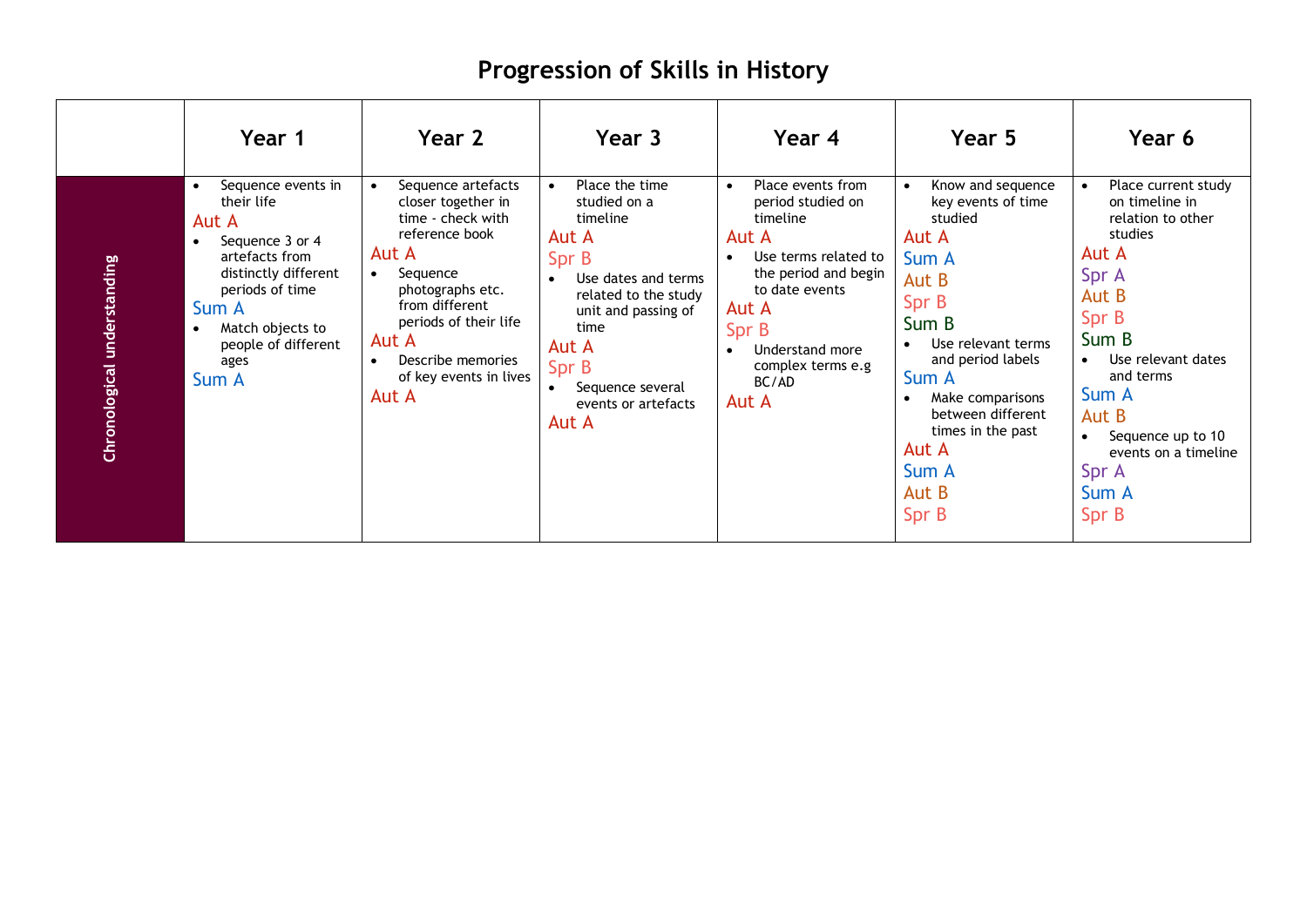| Range and depth of historical knowledge | Recognise the<br>$\bullet$<br>difference between<br>past and present in<br>their own and<br>others' lives<br>Spr B<br>They know and<br>$\bullet$<br>recount episodes<br>from stories about<br>the past<br>Aut B | Recognise why<br>$\bullet$<br>people did things,<br>why events<br>happened and what<br>happened as a result<br>Sum A<br>Aut B<br>Identify differences<br>between ways of life<br>at different times<br>Sum A<br>Aut B<br>Spr B | Find out about<br>$\bullet$<br>everyday lives of<br>people in time<br>studied<br>Sum A<br>Compare with our<br>life today<br>Sum A<br>Identify reasons for<br>$\bullet$<br>and results of<br>people's actions<br>Spr B<br>Understand why<br>$\bullet$<br>people may have<br>wanted to do<br>something<br>Spr B | Use evidence to<br>$\bullet$<br>reconstruct life in<br>time studied<br>Aut A<br>Spr B<br>Identify key features<br>and events of time<br>studied<br>Aut A<br>Sum A<br>Look for links and<br>effects in time<br>studied<br>Aut A<br>Offer a reasonable<br>explanation for some<br>events<br>Aut A<br>Spr B | Study different<br>$\bullet$<br>aspects of different<br>people - differences<br>between men and<br>women<br>Aut A<br>Sum A<br>Aut B<br>Examine causes and<br>$\bullet$<br>results of great<br>events and the<br>impact on people<br>Aut A<br>Sum A<br>Aut B<br>Compare life in early<br>and late 'times'<br>studied<br>Sum A<br>Compare an aspect<br>$\bullet$<br>of life with the same<br>aspect in another<br>period<br>Spr A<br>Sum A | Find out about<br>$\bullet$<br>beliefs, behaviour<br>and characteristics<br>of people,<br>recognising that not<br>everyone shares the<br>same views and<br>feelings<br>Aut A<br>Sum A<br>Sum B<br>Compare beliefs and<br>$\bullet$<br>behaviour with<br>another time studied<br>Sum A<br>Aut B<br>Write another<br>$\bullet$<br>explanation of a past<br>event in terms of<br>cause and effect<br>using evidence to<br>support and<br>illustrate their<br>explanation<br>Sum A<br>Aut B<br>Know key dates,<br>$\bullet$<br>characters and<br>events of time<br>studied<br>Aut A |
|-----------------------------------------|-----------------------------------------------------------------------------------------------------------------------------------------------------------------------------------------------------------------|--------------------------------------------------------------------------------------------------------------------------------------------------------------------------------------------------------------------------------|---------------------------------------------------------------------------------------------------------------------------------------------------------------------------------------------------------------------------------------------------------------------------------------------------------------|----------------------------------------------------------------------------------------------------------------------------------------------------------------------------------------------------------------------------------------------------------------------------------------------------------|------------------------------------------------------------------------------------------------------------------------------------------------------------------------------------------------------------------------------------------------------------------------------------------------------------------------------------------------------------------------------------------------------------------------------------------|---------------------------------------------------------------------------------------------------------------------------------------------------------------------------------------------------------------------------------------------------------------------------------------------------------------------------------------------------------------------------------------------------------------------------------------------------------------------------------------------------------------------------------------------------------------------------------|
|                                         |                                                                                                                                                                                                                 |                                                                                                                                                                                                                                |                                                                                                                                                                                                                                                                                                               |                                                                                                                                                                                                                                                                                                          |                                                                                                                                                                                                                                                                                                                                                                                                                                          | Sum A<br>Aut B                                                                                                                                                                                                                                                                                                                                                                                                                                                                                                                                                                  |
|                                         |                                                                                                                                                                                                                 |                                                                                                                                                                                                                                |                                                                                                                                                                                                                                                                                                               |                                                                                                                                                                                                                                                                                                          |                                                                                                                                                                                                                                                                                                                                                                                                                                          |                                                                                                                                                                                                                                                                                                                                                                                                                                                                                                                                                                                 |

Range and depth of historical knowledge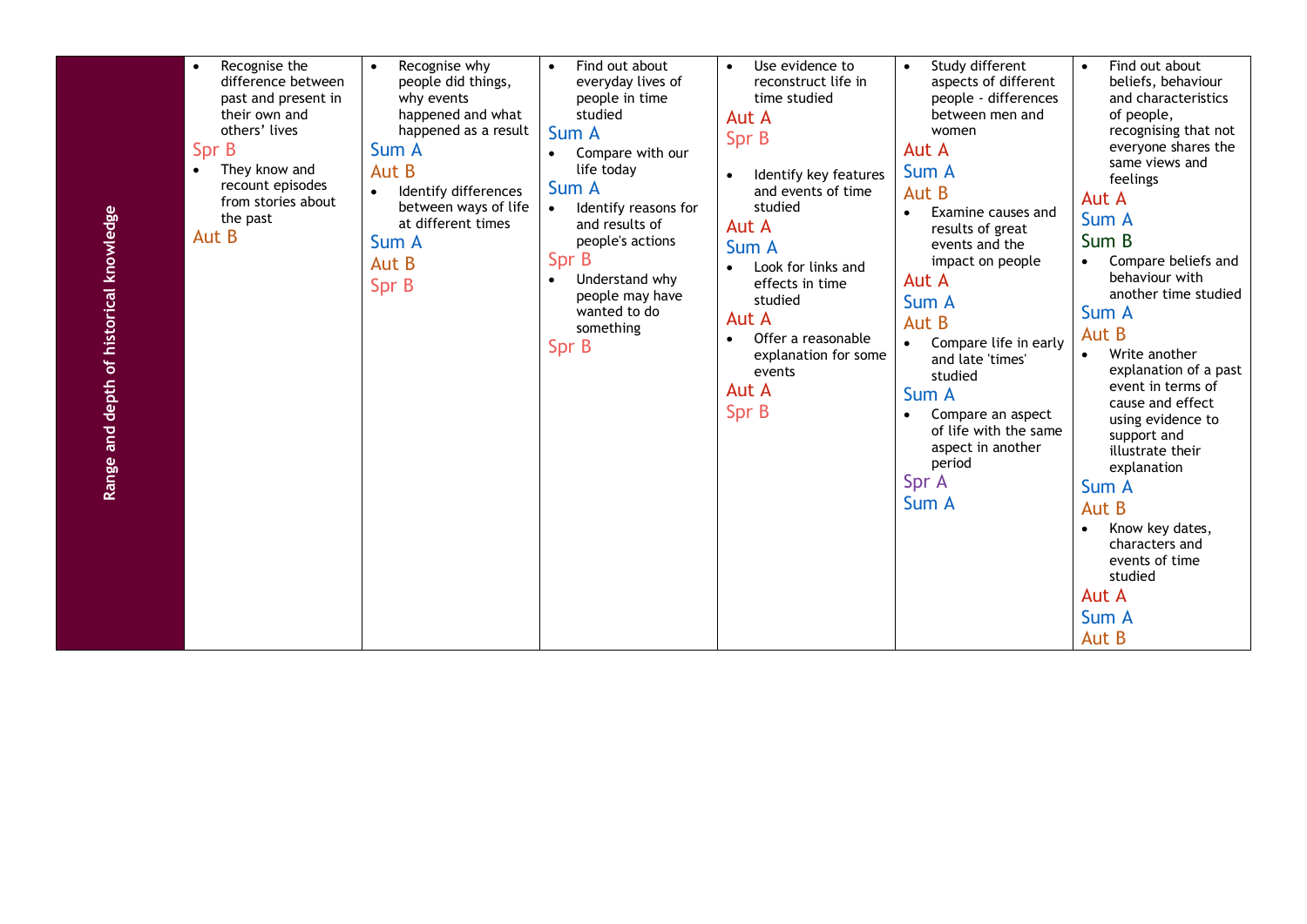| Use stories to<br>$\bullet$<br>encourage children<br>to distinguish<br>between fact and<br>fiction<br>Aut B<br>Compare adults<br>$\bullet$<br>talking about the<br>past - how reliable<br>are their memories?<br>Spr B | Compare 2 versions<br>of a past event<br>Aut A<br>Compare pictures or<br>$\bullet$<br>photographs of<br>people or events in<br>the past<br>Sum A<br>Discuss reliability of<br>photos/<br>accounts/stories<br>Aut B | Identify and give<br>reasons for different<br>ways in which the<br>past is represented<br>Aut A<br>Distinguish between<br>different sources -<br>compare different<br>versions of the same<br>story<br>Sum A<br>Spr B<br>Look at<br>$\bullet$<br>representations of<br>the period -<br>museum, cartoons<br>etc<br>Spr B | Look at the evidence<br>available<br>Aut A<br>Spr B<br>Begin to evaluate<br>the usefulness of<br>different sources<br>Aut A<br>Spr B<br>Use textbooks and<br>historical knowledge<br>Aut A<br>Spr B<br>Sum A | Compare accounts of<br>events from<br>different sources -<br>fact or fiction<br>Sum A<br>Aut B<br>Offer some reasons<br>$\bullet$<br>for different versions<br>of events<br>Sum A<br>Aut B | Link sources and<br>work out how<br>conclusions were<br>arrived at<br>Sum A<br>Aut B<br>Consider ways of<br>checking the<br>accuracy of<br>interpretations - fact<br>or fiction and<br>opinion<br>Sum A<br>Aut B<br>Be aware that<br>different evidence<br>will lead to different<br>conclusions<br>Sum A<br>Aut B<br>Confidently use the<br>library and internet<br>for research<br>Aut A<br>Sum A<br>Aut B |
|------------------------------------------------------------------------------------------------------------------------------------------------------------------------------------------------------------------------|--------------------------------------------------------------------------------------------------------------------------------------------------------------------------------------------------------------------|-------------------------------------------------------------------------------------------------------------------------------------------------------------------------------------------------------------------------------------------------------------------------------------------------------------------------|--------------------------------------------------------------------------------------------------------------------------------------------------------------------------------------------------------------|--------------------------------------------------------------------------------------------------------------------------------------------------------------------------------------------|--------------------------------------------------------------------------------------------------------------------------------------------------------------------------------------------------------------------------------------------------------------------------------------------------------------------------------------------------------------------------------------------------------------|
|------------------------------------------------------------------------------------------------------------------------------------------------------------------------------------------------------------------------|--------------------------------------------------------------------------------------------------------------------------------------------------------------------------------------------------------------------|-------------------------------------------------------------------------------------------------------------------------------------------------------------------------------------------------------------------------------------------------------------------------------------------------------------------------|--------------------------------------------------------------------------------------------------------------------------------------------------------------------------------------------------------------|--------------------------------------------------------------------------------------------------------------------------------------------------------------------------------------------|--------------------------------------------------------------------------------------------------------------------------------------------------------------------------------------------------------------------------------------------------------------------------------------------------------------------------------------------------------------------------------------------------------------|